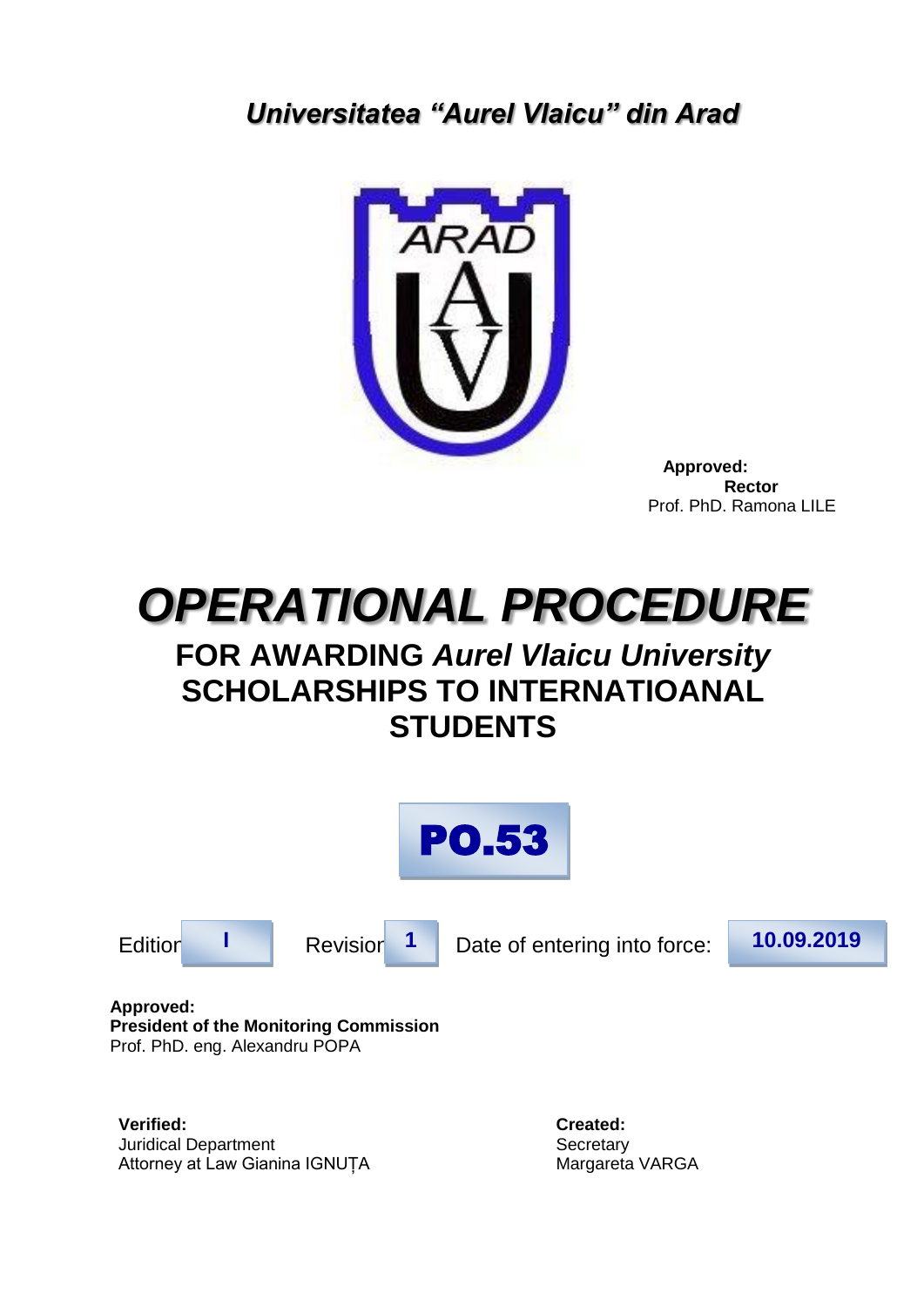| ARAD                                                                                              | PROCEDURA OPERATIONALĂ                                                                                | COD:    | Editia: I      |
|---------------------------------------------------------------------------------------------------|-------------------------------------------------------------------------------------------------------|---------|----------------|
|                                                                                                   |                                                                                                       | PO. 53  | Revizia: 1     |
| Universitatea<br>"Aurel Vlaicu" din<br><b>Universitatea</b><br>Arad<br>"Aurel Vlaicu" din<br>Arad | pentru acordarea burselor<br>Universitatea "Aurel Vlaicu" din Arad<br>pentru studentii internationali | Ex. nr. | Pagina: 2 / 11 |

### **Area of applicability:**

This present procedure is to be applied within all AVU faculties as well as the Interdisciplinary Doctoral School.

# **Contents**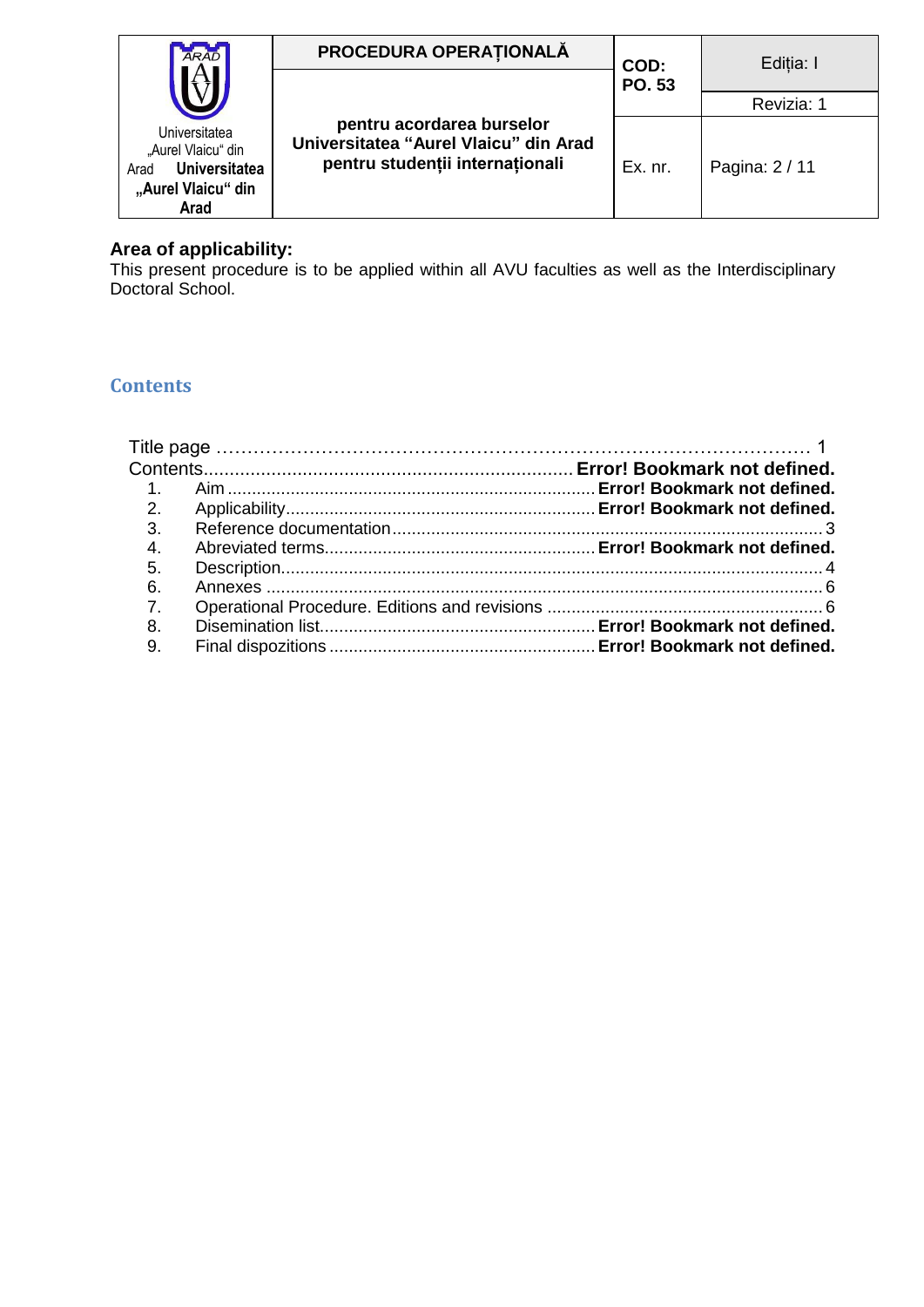| PROCEDURA OPERATIONALĂ<br><b>ARAD</b>                                                             |                                                                                                       | COD:       | Editia: I      |
|---------------------------------------------------------------------------------------------------|-------------------------------------------------------------------------------------------------------|------------|----------------|
|                                                                                                   | PO. 53                                                                                                | Revizia: 1 |                |
| Universitatea<br>"Aurel Vlaicu" din<br><b>Universitatea</b><br>Arad<br>"Aurel Vlaicu" din<br>Arad | pentru acordarea burselor<br>Universitatea "Aurel Vlaicu" din Arad<br>pentru studentii internationali | Ex. nr.    | Pagina: 3 / 11 |

# **1. Aim**

1.1 The present procedure establishes the way AVU scholarships are awarded to international students.

1.2 AVU scholarships for international students are conceived as an open competition for foreign students from non-EU or non-EEA countries.

# **2. Applicability**

This procedure is to be applied for all faculties within Aurel Vlaicu University of Arad.

# <span id="page-2-0"></span>**3. Reference documentation**

- National Educational Law no.1/2011 with all subsequent modifications
- Law no. 1/2010 pertaining to the approval of Government Ordinance no. 22/2009 regarding the minimum value of tuition fees, in foreign currency, for foreign citizens studying in Romania that do not come from an EU, Swiss Confederation or European Economic Area country.
- HG no. 288 from 21 .06. 1993 regarding the education and training of foreign citizens in Romania
- OMEN No. 3236/2017 from 10. 02. 2017 regarding the Methodology for accepting foreign citizens for government funded places with/without scholarships in accredited Romanian institutions of higher education.
- AVU University Charter
- OSGG no. 600/2018 for the approval of Internal/Managerial Public entities control code
- SR EN ISO 9001:2015:
- **SR EN ISO 19011:2011**
- SR EN ISO 9001:2008:
- SR ISO IWA 2:2009 Quality management systems. Directives for ISO 9001 compliance in the educational field
- PS 01 Procedure for creating and procedure codifying for internal AVU documents

# **4. Term abbreviations**

4.1. Term abbreviations

| No.crt. | <b>Abbreviation</b> | <b>Abbreviated term</b>           |
|---------|---------------------|-----------------------------------|
|         | PS                  | System procedure                  |
|         | PO                  | Operational procedure             |
| 3.      | СA                  | <b>Administrative Council</b>     |
|         | <b>AVU</b>          | "Aurel Vlaicu" University of Arad |
| 5.      | <b>DAIC</b>         | Department for Quality Assurance  |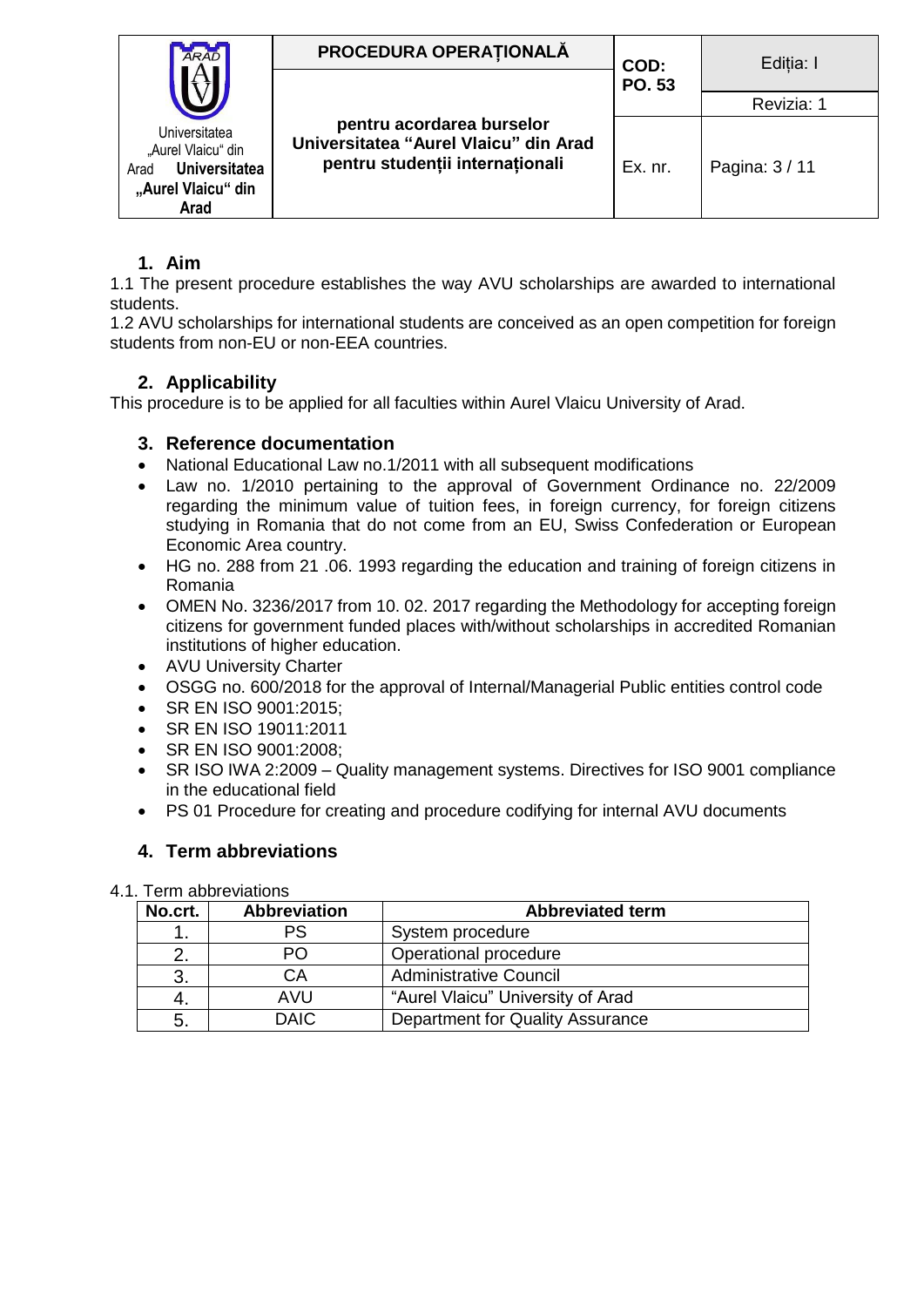| ARAD                                                                                              | PROCEDURA OPERATIONALĂ                                                                                | COD:    | Editia: I      |
|---------------------------------------------------------------------------------------------------|-------------------------------------------------------------------------------------------------------|---------|----------------|
|                                                                                                   |                                                                                                       | PO. 53  | Revizia: 1     |
| Universitatea<br>"Aurel Vlaicu" din<br><b>Universitatea</b><br>Arad<br>"Aurel Vlaicu" din<br>Arad | pentru acordarea burselor<br>Universitatea "Aurel Vlaicu" din Arad<br>pentru studenții internaționali | Ex. nr. | Pagina: 4 / 11 |

# <span id="page-3-0"></span>**5. Description**

**Art.1** The *"AUREL VLAICU" UNIVERSITATY OF ARAD* scholarship for international students is designed as a competition for non-EU or non-EEA students based on Government Ordinance no. 288/1993.

**Art.2** The *"AUREL VLAICU" UNIVERSITATY OF ARAD* scholarship for international students is covered from the university`s internal funds as well as the university`s scholarship fund in accord with Art. 1, paragraph 3 of Law 1/2010.

# **Art.3 Qualification criteria**:

(1) The scholarship applies to all foreign citizens with the exception of those from EU member states. Foreign citizens with a Romanian heritage and those belonging to historic Romanian communities can benefit from other scholarship programmes and cannot apply for this particular scholarship;

(2) The applicant must not hold a Romanian citizenship, mustn't have requested or been granted asylum in Romania, must not be a stateless person whose legal residence in Romania is officially recognized by the law, must not be a member of a domestically accredited diplomatic corps and must not have benefited from another state sponsored scholarship for the same cycle of studies;

(3) The applicants must present superlegalized study documents issued by accredited/recognized institutions from their home country and have a good overall grade record;

(4) The candidates must not be older, at the  $31<sup>st</sup>$  of December of the year he/she has been nominated for the scholarship, than 35 (for undergraduate and MA studies) or 45 (for PhD and post-university studies);

**Art.4** The scholarship is awarded for undergraduate, MA and PhD, AVU accepted students.

**Art.5** Obtaining the minimum necessary credit point number and signing the Additional Study Contract Form are both necessary conditions for keeping the scholarship for the next academic year.

**Art.6** The scholarship, including the Romanian language preparatory year, if the case, consists of:

- (1) Tuition fees;
- (2) Boarding fees;
- (3) A 300 RON/month financial aid

Art.7 The scholarship does not cover international/national transportation related costs. Applicants must handle these, as well as associated expenses, themselves.

**Art.8** The application file can be submitted electronically to the following email address: [relatii.internationale@uav.ro](mailto:relatii.internationale@uav.ro) or mailed to: Universitatea "Aurel Vlaicu" din Arad, B-dul Revoluției nr. 77, 310130 Arad, jud Arad, România, and must include the following documents:

- 1) Curriculum vitae, highlighting all notable achievements;
- 2) Motivational letter;
- 3) Three letters of recommendation from the applicant`s university teaching staff members.

**Art.9** Candidates that are selected for the **Aurel Vlaicu University of Arad Scholarship** will go through the admission procedure for university studies.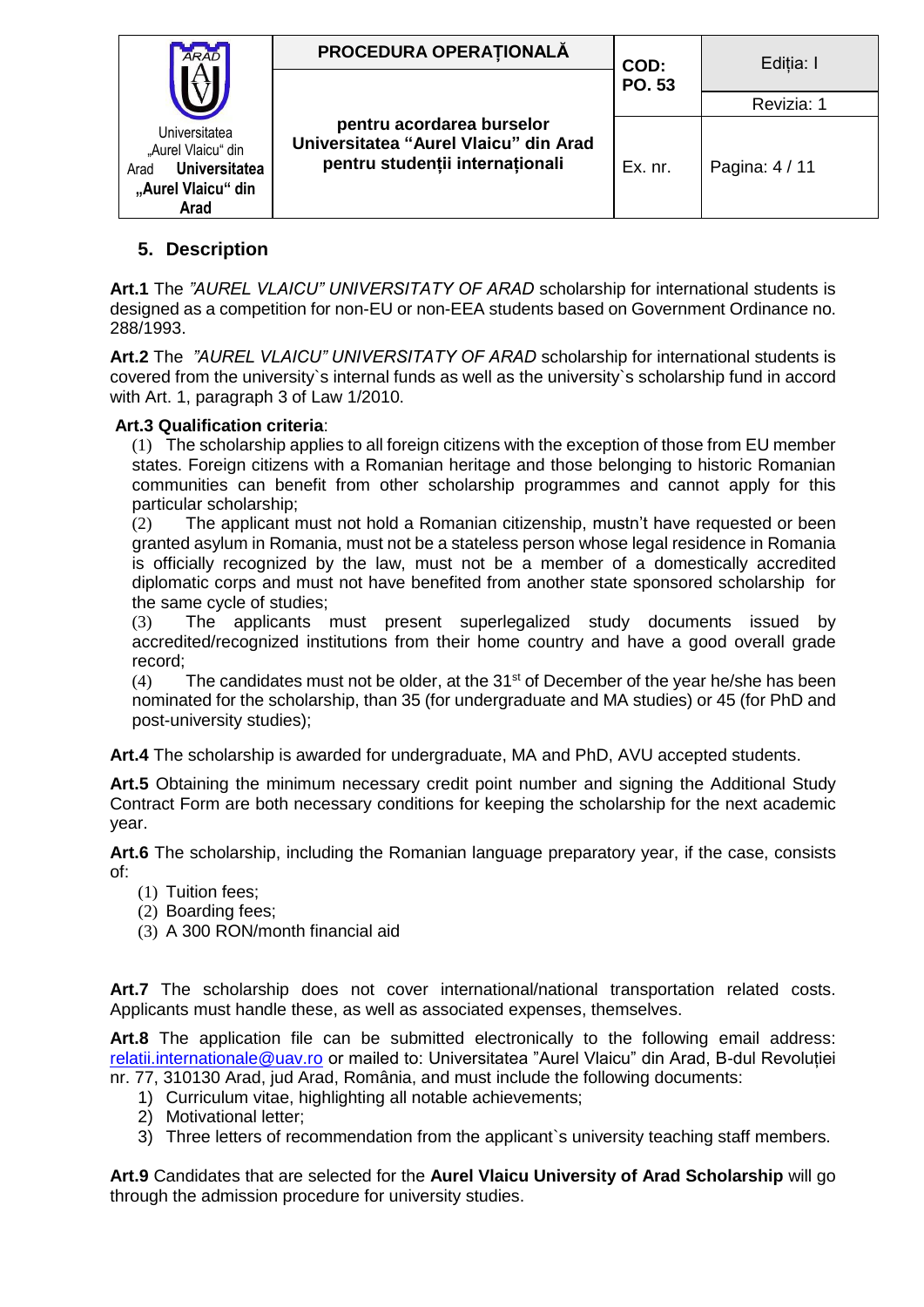| PROCEDURA OPERAȚIONALĂ<br><b>ARAD</b>                                                      |                                                                                                       | COD:    | Editia: I      |
|--------------------------------------------------------------------------------------------|-------------------------------------------------------------------------------------------------------|---------|----------------|
|                                                                                            |                                                                                                       | PO. 53  | Revizia: 1     |
| Universitatea<br>"Aurel Vlaicu" din<br>Universitatea<br>Arad<br>"Aurel Vlaicu" din<br>Arad | pentru acordarea burselor<br>Universitatea "Aurel Vlaicu" din Arad<br>pentru studenții internaționali | Ex. nr. | Pagina: 5 / 11 |

### **Art.10 Application documents**:

- 1) Application form filled out in its entirety (including the email address) Annex 1;
- 2) A legalized copy of each of the following documents. (The documents have to be legalized and translated - into English or Romanian - by either the Romanian Ministry of Foreign Affairs from the issuing country or a Romanian Embassy):
	- a. High school diploma or equivalent;
	- b. University degree or equivalent:
	- c. Diploma supplement.
- 3) In addition to one of the following documents, depending on the case:
	- a. Romanian language preparatory year diploma;

(1) Foreign citizens can be enrolled for undergraduate studies taught in Romanian only after completing the preparatory Romanian language programme where level B2 has to be achieved at minimum;

(2) The length of the preparatory year for undergraduate studies is of 1 year while for MA/ PhD and post-university studies (including the field of medicine) is of at least 6 months.

(3) The institutions of higher education that host Romanian language preparatory year programmes are specified in Annex 1, which is integral to this methodology.

- b. English Language proficiency certificate (or proof that the student has studied in English):
- c. Exceptions: applicants from an English speaking country (where English is an official language).
- 4) Birth certificate legalized copy and translation (into English or Romanian );
- 5) Copy of a document (ID) which certifies the applicant`s permanent foreign address;
- 6) Passport copy;
- 7) Medical certificate (in English, Romanian or French)
- 8) Passport sized photo;

**Art.11** Submitting English language (translated) documents is compulsory for the scholarship application. Incomplete files will be rejected. No further document can be added to the application file after the competition deadline.

Art.12 The timeframe for submitting applications via regular or online post is: 01 May – 31<sup>st</sup> July.

**Art.13** Candidates` selection is to be made by an evaluation commission appointed by the university`s Rector.

**Art.14** The selection criterion is based on the academic quality proven by the documents included in the application file.

### **Art.15 Calendar of the selection process**:

- 1) Applying for the scholarship by way of submitting the application form
- 2) Evaluating the application file
- 3) Ratifying the list of selected candidates (including a waiting list)
- 4) Contacting successful applicants by email

**Art.16** Successful candidates will be notified by email after the end of the selection process while rejected candidates (also notified) can apply for a self funded place (if so desired).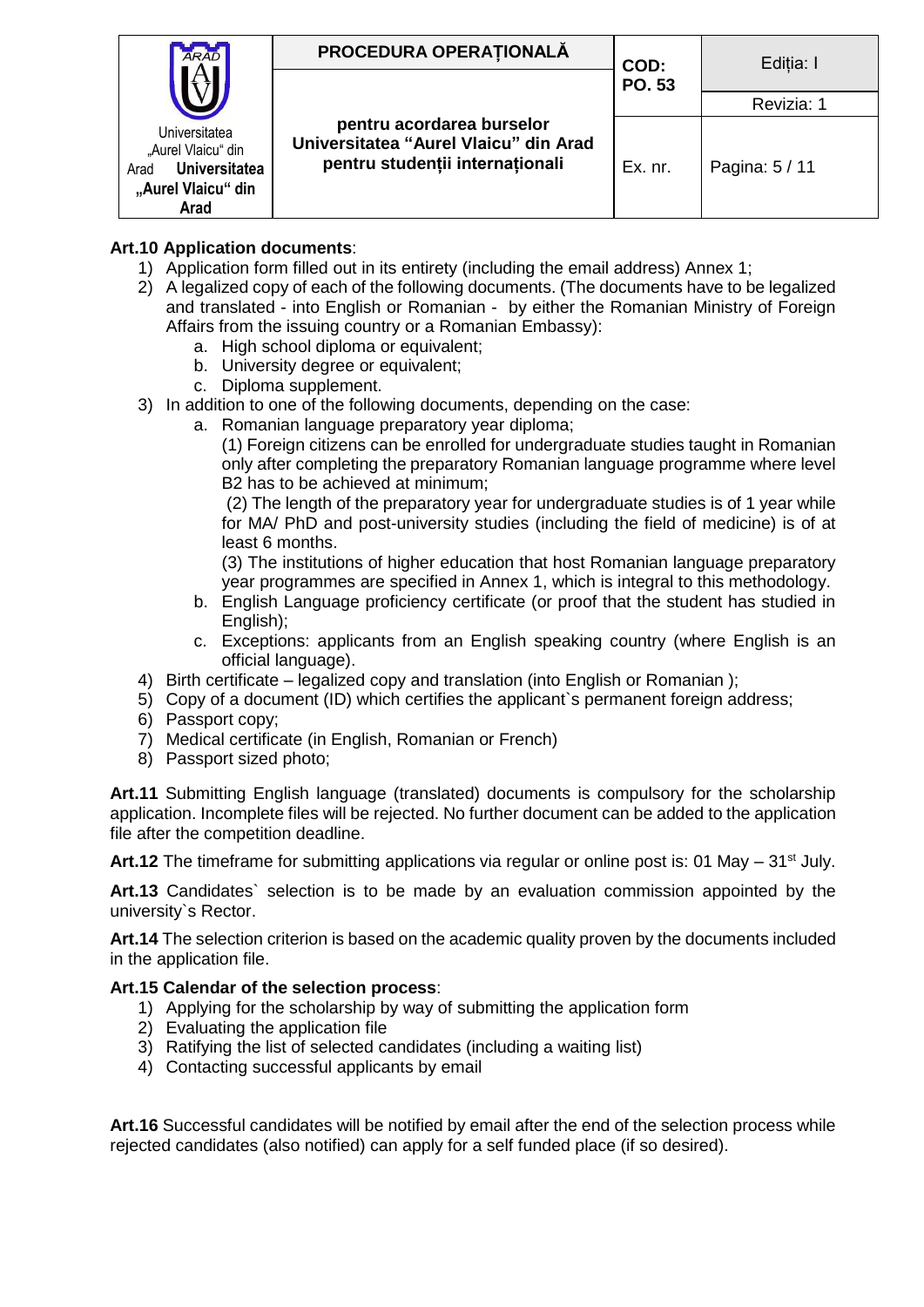| <b>ARAD</b>                                                                                       | PROCEDURA OPERATIONALĂ                                                                                | COD:    | Editia: I<br>Revizia: 1 |
|---------------------------------------------------------------------------------------------------|-------------------------------------------------------------------------------------------------------|---------|-------------------------|
|                                                                                                   |                                                                                                       | PO. 53  |                         |
| Universitatea<br>"Aurel Vlaicu" din<br><b>Universitatea</b><br>Arad<br>"Aurel Vlaicu" din<br>Arad | pentru acordarea burselor<br>Universitatea "Aurel Vlaicu" din Arad<br>pentru studenții internaționali | Ex. nr. | Pagina: 6 / 11          |

**Art.17** Applicants that have been awarded the AVU scholarship must submit by email, in the shortest possible time, all other requested documents in order for AVU to be able to forward a request for the admission letter for studies to the Ministry of Education.

# **Art.18 Enrolment criteria**

- 1) Upon enrolment all students shall include original study documents (diplomas) as well as identification documents in the application file along with the admission letter for studies;
	- a) Passport with a Romanian student visa;
	- b) Certified translation of the Birth certificate (English, Romanian or French) ;
	- c) Original study diplomas issued by states that are part of the Hague Apostille Convention must be certified by the competent authorities with said apostil.
	- d) Original study diplomas issued by states that are not part of the Hague Apostille Convention are to be authenticated by the issuing country`s Foreign Ministry and Romania`s Consulate in that country.
	- e) Medical certificate.
- 2) If foreign students wish to take part in sport or art courses they must demonstrate the required specific abilities.
- 3) Applicants shall be enrolled for undergraduate and graduate studies only after completing the Romanian language preparatory year or based on a certificate attesting their linguistic competence (Romanian or English).

**Note:** In order to obtain all scholarship related information, applicants must contact the vice rector for international relations or the foreign students' representative at the following email address: relații.internaționale@uav.ro.

### **6. Annexes**

<span id="page-5-0"></span>6.1 Annex 1 (Form F.PO.53.01) "Aurel Vlaicu" University of Arad scholarship application for international students 6.2 Annex 2 (Form F.PO.53.02) Applicant`s declaration

### **7. Operational procedure. Editions and revisions**

<span id="page-5-1"></span>

| <b>Edition/ revision</b><br>within the<br>edition | <b>Revised part</b> | <b>Revision</b> | Date of entering into<br>force for the<br>revision/edition |
|---------------------------------------------------|---------------------|-----------------|------------------------------------------------------------|
| Edition                                           |                     |                 | 28.02.3019                                                 |
| Rev.                                              | Art. 14-18          | Modification    | 10.09.2019                                                 |

### **8. Dissemination list**

| Aim of<br>dissemination | no.<br>copies | Structure/<br><b>Compartment</b> | Way of dissemination                       |
|-------------------------|---------------|----------------------------------|--------------------------------------------|
| Archiving               |               | <b>DAIC</b>                      | Original stamped and<br>signed copy, email |
| Evidence                |               | R. CM                            | email                                      |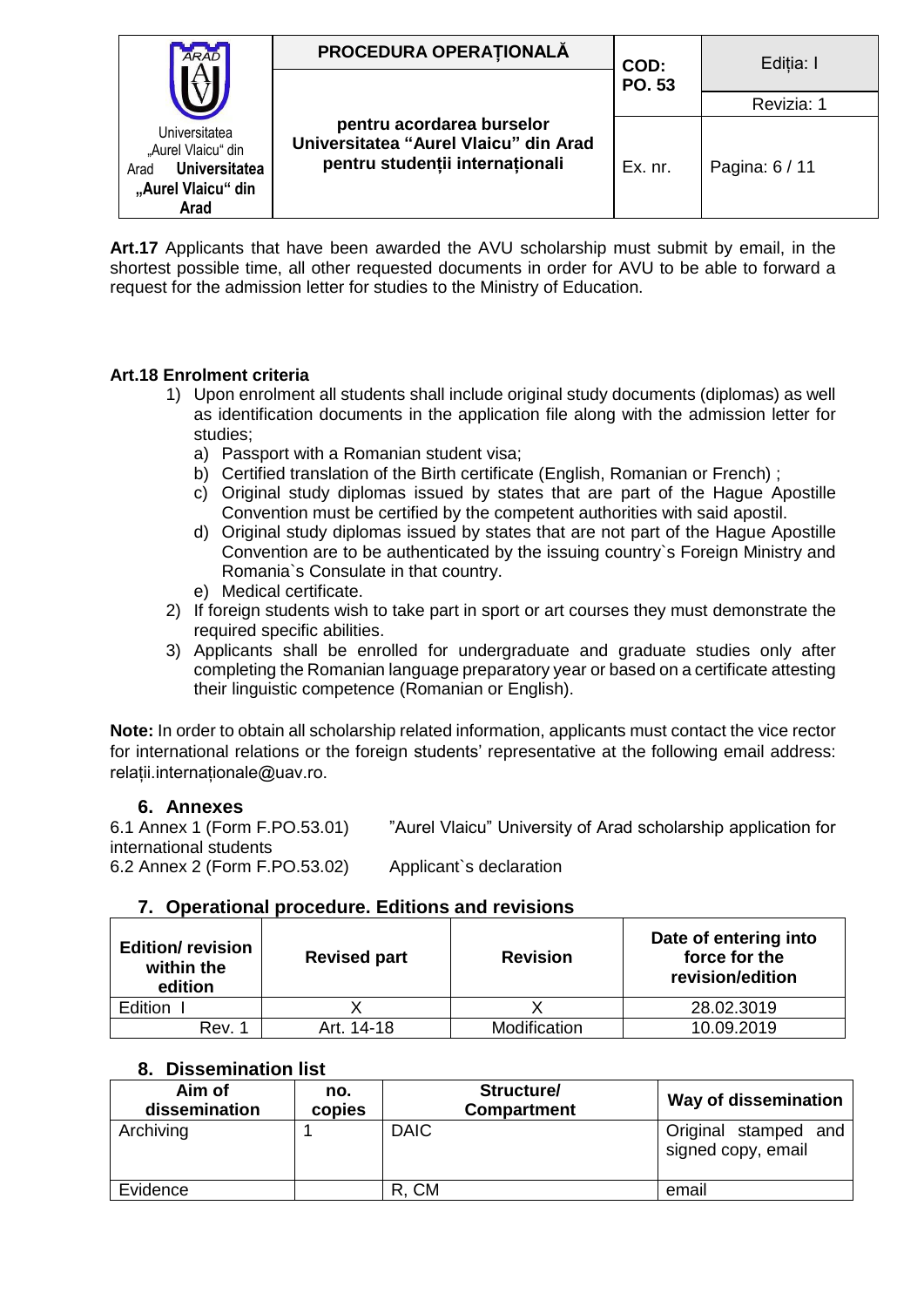| <b>ARAL</b>                                                                                       | PROCEDURA OPERATIONALĂ                                                                                | COD:    | Editia: I<br>Revizia: 1 |
|---------------------------------------------------------------------------------------------------|-------------------------------------------------------------------------------------------------------|---------|-------------------------|
|                                                                                                   |                                                                                                       | PO. 53  |                         |
| Universitatea<br>"Aurel Vlaicu" din<br><b>Universitatea</b><br>Arad<br>"Aurel Vlaicu" din<br>Arad | pentru acordarea burselor<br>Universitatea "Aurel Vlaicu" din Arad<br>pentru studentii internationali | Ex. nr. | Pagina: 7 / 11          |

| Information and | Scanned | All faculties                     | email |
|-----------------|---------|-----------------------------------|-------|
| Application     | copy    | Interdisciplinary doctoral school |       |

# **9. Final dispositions**

The present procedure has been approved through the Administrative Council`s decision no. 22 from 10.09.2019, date on which it entered into force.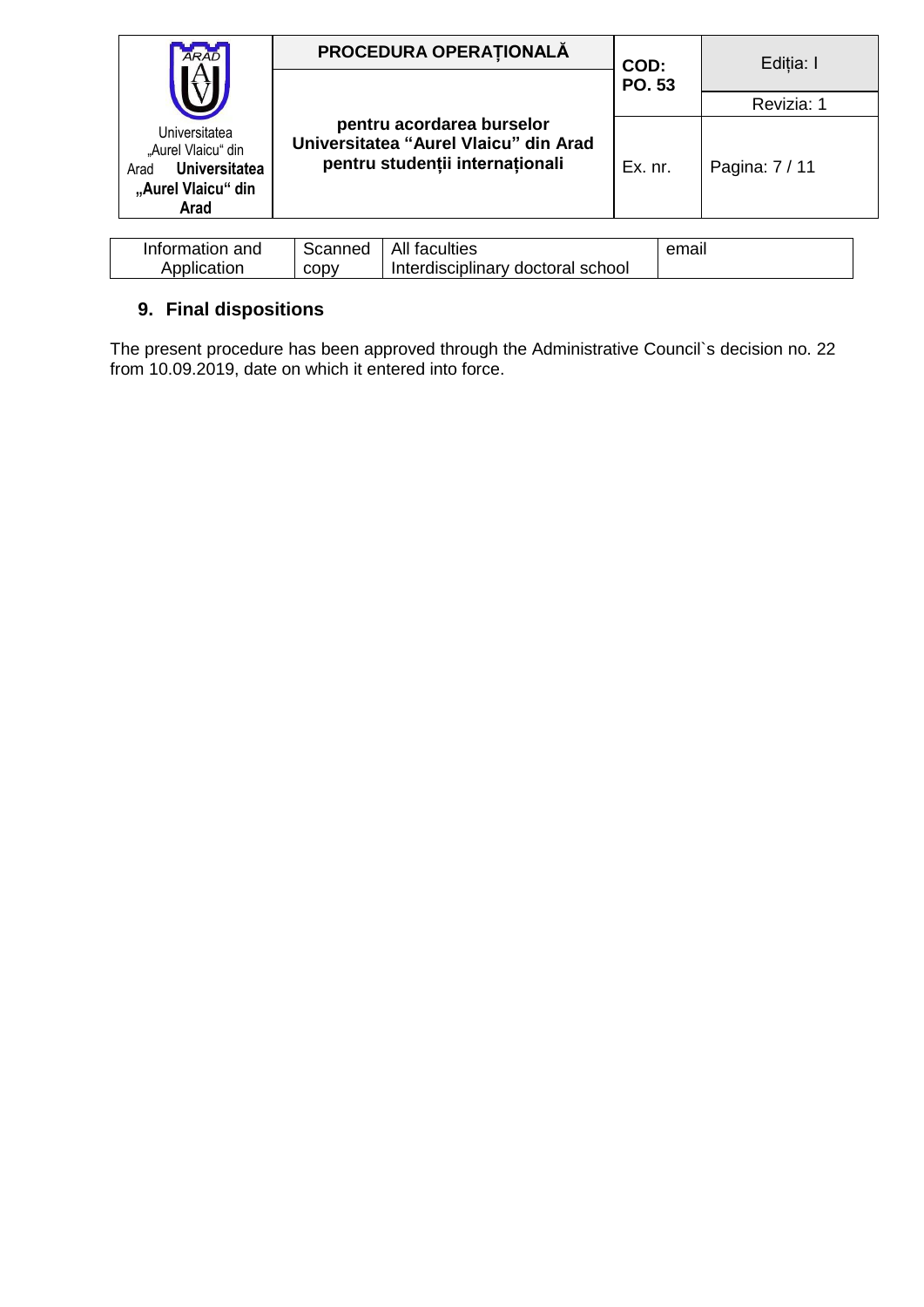| <b>ARAD</b>                                                                                              | PROCEDURA OPERAȚIONALĂ                                                                                | COD:          | Editia: I      |
|----------------------------------------------------------------------------------------------------------|-------------------------------------------------------------------------------------------------------|---------------|----------------|
|                                                                                                          |                                                                                                       | <b>PO. 53</b> |                |
|                                                                                                          |                                                                                                       |               | Revizia: 1     |
| Universitatea<br>"Aurel Vlaicu" din<br><b>Universitatea</b><br>Arad<br>"Aurel Vlaicu" din<br><b>Arad</b> | pentru acordarea burselor<br>Universitatea "Aurel Vlaicu" din Arad<br>pentru studentii internationali | Ex. nr.       | Pagina: 8 / 11 |

**Anexa 1**

### **CERERE DE BURSĂ UNIVERSITATEA "AUREL VLAICU" DIN ARAD PENTRU STUDENȚI INTERNAȚIONALI DEMANDE DE BOURSE L'UNIVERSITÉ "AUREL VLAICU" D'ARAD POUR LES ETUDIANTS ÉTRANGERS APPLICATION FORM FOR SCHOLARSHIP "AUREL VLAICU" UNIVERSITY OF ARAD FOR FOREIGN STUDENTS**

### ANUL ACADEMIC / ANNÉE UNIVERSITAIRE / ACADEMIC YEAR

TIPUL DE BURSĂ / TYPE DE BOURSE / SCHOLARSHIP TYPE studii universitare de licență / études universitaires de licence / Bachelor's degree studies studii de masterat / études de master / Master studies studii de doctorat / thèse de doctorat / PhD studie

OPTIUNI PENTRU INSTITUTIA DE ÎNVĂTĂMÂNT SUPERIOR / OPTIONS POUR L'ÉTABLISSEMENT D'ENSEIGNEMENT SUPÉRIEUR / OPTIONS FOR UNIVERSITIES

| Universitatea/l'université/university   Facultatea /la   Tipul |                 |             | $de$ Specializarea/la                        |
|----------------------------------------------------------------|-----------------|-------------|----------------------------------------------|
|                                                                | faculté/faculty |             | bursă / Type   spécialisation/specialization |
|                                                                |                 | de bourse   | profile                                      |
|                                                                |                 | Scholarship |                                              |
|                                                                |                 | type        |                                              |
|                                                                |                 |             |                                              |
|                                                                |                 |             |                                              |

### IDENTITATEA CANDIDATULUI / L'IDENTITÉ DU CANDIDAT / APPLICANT'S IDENTITY

Numele / Nom / Surname:

Numele înainte de căsătorie/ Nom de jeune fille/Maiden name : \_\_\_\_\_\_\_\_\_\_\_\_\_\_\_\_\_\_\_

Prenume / Prénom / Name:

 $Sexul / Sexe / Gender : M \sqcap$  F  $\sqcap$ 

Starea civilă / État civil / Marital status:

- celibatar( $\check{a}$ ) / célibataire / single  $\Box$
- căsătorit(ă) / marié(e) / married  $\Box$
- $\bullet$  divorțat(ă) / divorcé(e) / divorced  $\Box$

Nationalitate / Nationalité / Nationality:

Data nașterii / Date de naissance / Date of birth:

Locul nașterii (oraș, departament, țara) / Lieu de naissance (ville, département, pays) / Place of birth  $(city, department, country)$ :

Adresa personală (domiciliul permanent) / Adresse permanente / Address (permanent address):

Cod postal / Code postale / Post code: <br>  $Localitatea / Ville / City$ 

\_\_\_\_\_\_\_\_\_\_\_\_\_\_\_\_\_\_\_\_\_\_\_\_\_\_\_\_\_\_\_\_\_\_\_\_\_\_\_\_\_\_\_\_\_\_\_\_\_\_\_\_\_\_\_\_\_\_\_\_\_\_\_\_\_\_\_\_\_\_\_\_\_

Ţara / Pays / Country \_\_\_\_\_\_\_\_\_\_\_\_\_\_\_\_\_\_\_\_\_\_\_\_\_\_\_\_\_\_\_\_\_\_\_\_\_\_\_\_\_\_\_\_\_\_\_\_\_\_\_\_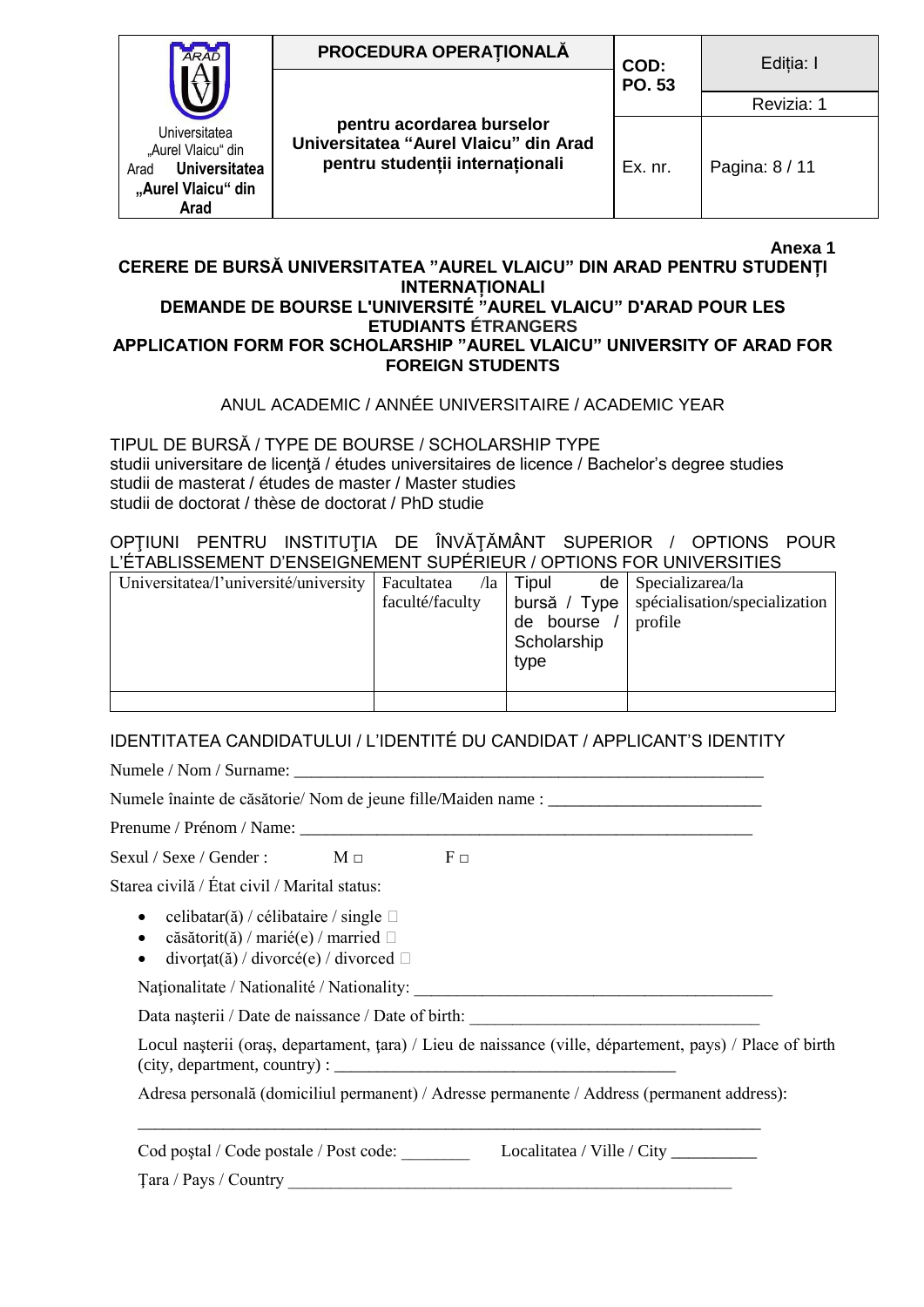| ARAD                                               | PROCEDURA OPERATIONALĂ                                             | COD:    | Editia: I      |
|----------------------------------------------------|--------------------------------------------------------------------|---------|----------------|
|                                                    |                                                                    | PO. 53  |                |
|                                                    |                                                                    |         | Revizia: 1     |
| Universitatea                                      | pentru acordarea burselor<br>Universitatea "Aurel Vlaicu" din Arad |         |                |
| "Aurel Vlaicu" din<br><b>Universitatea</b><br>Arad | pentru studentii internationali                                    | Ex. nr. | Pagina: 9 / 11 |
| "Aurel Vlaicu" din                                 |                                                                    |         |                |
| Arad                                               |                                                                    |         |                |

Telefon / Téléphone / Telephone: Fax / Télécopie / Fax: \_\_\_\_\_\_\_\_\_\_\_\_\_\_\_\_\_\_\_\_\_\_\_\_

E-mail / Adresse électronique / E-mail: \_\_\_\_\_\_\_\_\_\_\_\_\_\_\_\_\_\_\_\_\_\_\_\_\_\_\_\_\_\_\_\_\_\_\_\_\_\_\_\_\_

Persoana de contact / Personne de contact / Contact person: \_\_\_\_\_\_\_\_\_\_\_\_\_\_\_\_\_\_\_\_

Nume / Nom / Name:

Adresa / Adresse / Address:

Telefon / Téléphone / Telephone: \_\_\_\_\_\_\_\_\_\_\_\_\_\_\_ Fax / Télécopie / Fax: \_\_\_\_\_\_\_\_

E-mail / Adresse électronique / E-mail: \_\_\_\_\_\_\_\_\_\_\_\_\_\_\_\_\_\_\_\_\_\_\_\_\_\_\_\_\_\_\_\_\_\_\_\_\_\_\_\_\_\_

### **Cunoştinţe lingvistice / Langues étrangères / Foreign languages :**

- Lb. română / le roumain / Romanian □ nivel / niveau / level :
- Lb. Română / □ nivel / niveau / level :
- Lb. engleză / l'anglais / English □ nivel / niveau / level :
- Alte limbi / d'autres / others □ nivel / niveau / level :

Limba de predare pe perioada studiilor în România este româna / franceza / engleza.

Langue d'ensignement pour la période d'études en Roumanie est le roumain / le français / l'anglais.

The working language while studying in Romania is Romanian /French / English.

Solicit curs pregătitor de limba română / Je sollicite l'inscription à un cours péparatoire de roumain / I would like to attend Romanian classes before the beginning of my study in Romania:

Da / Oui / Yes □ Nu / Non / No

# **STUDII EFECTUATE / ÉTUDES EFFECTUÉES / EDUCATION**

| Tipul de studii / Types<br>d'études / Type of studies | Instituția de<br>învățământ /<br>L'établissement /<br><b>Education Institution</b> | Perioada /<br>Période<br>d'études/<br>Period | Diploma<br>obținută /<br>Diplomes /<br>Diplomas | Mediile obținute /<br>Résultats obtenus<br>par année d'etude<br>/ Results on<br>academic years |
|-------------------------------------------------------|------------------------------------------------------------------------------------|----------------------------------------------|-------------------------------------------------|------------------------------------------------------------------------------------------------|
| Studii preuniversitare /                              |                                                                                    |                                              |                                                 |                                                                                                |
| Études préuniversitaires /                            |                                                                                    |                                              |                                                 |                                                                                                |
| Undergraduate studies                                 |                                                                                    |                                              |                                                 |                                                                                                |
| Studii universitare (detaliat                         |                                                                                    |                                              |                                                 |                                                                                                |
| pe ani academici) / Études                            |                                                                                    |                                              |                                                 |                                                                                                |
| universitaires (à préciser                            |                                                                                    |                                              |                                                 |                                                                                                |
| pour chaque année) /                                  |                                                                                    |                                              |                                                 |                                                                                                |
| University studies (please)                           |                                                                                    |                                              |                                                 |                                                                                                |
| detail on academic years)                             |                                                                                    |                                              |                                                 |                                                                                                |
| Studii postuniversitare                               |                                                                                    |                                              |                                                 |                                                                                                |
| (detaliat pe ani                                      |                                                                                    |                                              |                                                 |                                                                                                |
| academici) / 3-ème cycle                              |                                                                                    |                                              |                                                 |                                                                                                |
| (à préciser pour chaque                               |                                                                                    |                                              |                                                 |                                                                                                |
| année) Post university                                |                                                                                    |                                              |                                                 |                                                                                                |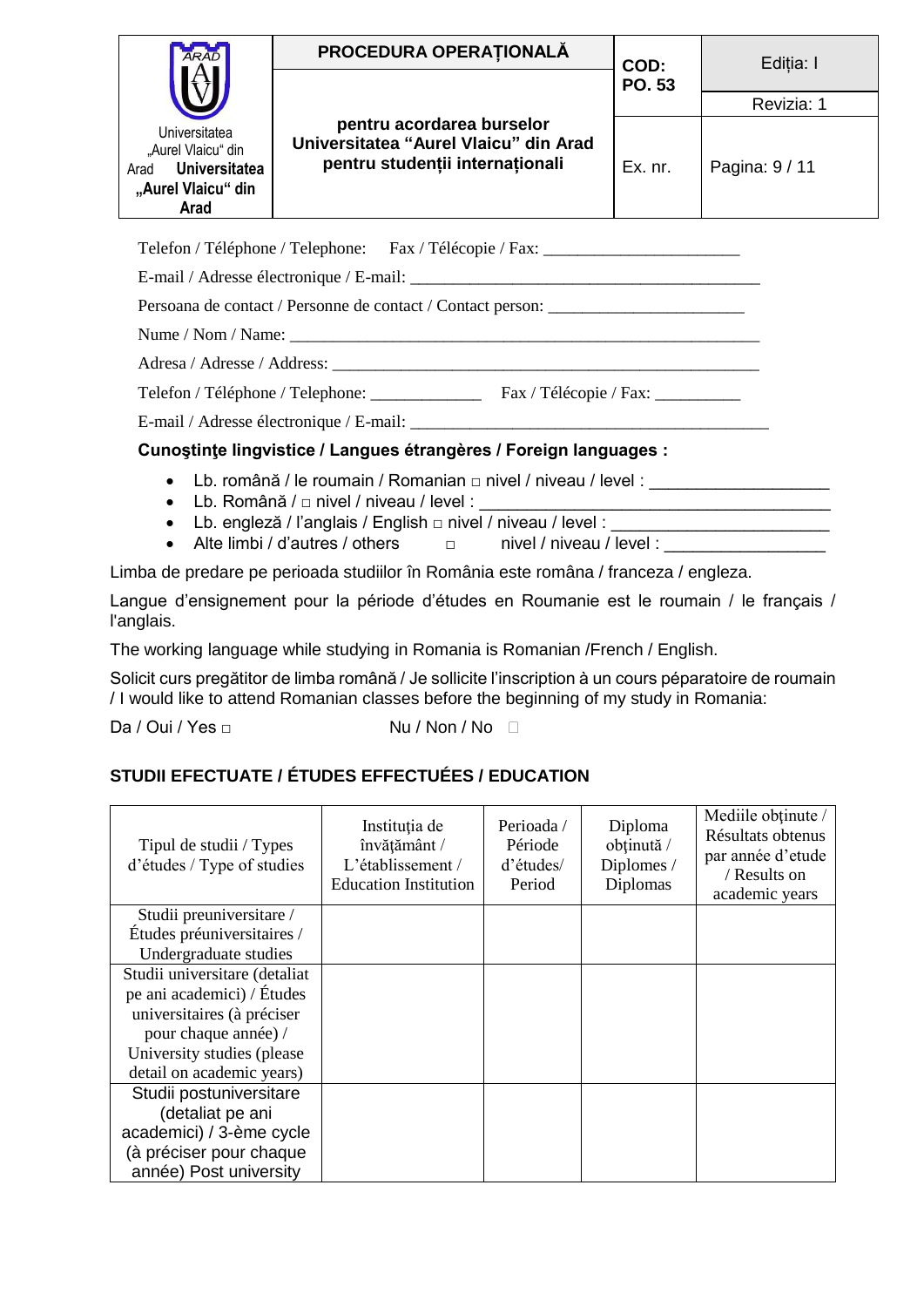| ARAD                                                                                              | PROCEDURA OPERATIONALĂ                                                                                | COD:    | Editia: I       |
|---------------------------------------------------------------------------------------------------|-------------------------------------------------------------------------------------------------------|---------|-----------------|
|                                                                                                   |                                                                                                       | PO. 53  | Revizia: 1      |
| Universitatea<br>"Aurel Vlaicu" din<br><b>Universitatea</b><br>Arad<br>"Aurel Vlaicu" din<br>Arad | pentru acordarea burselor<br>Universitatea "Aurel Vlaicu" din Arad<br>pentru studentii internationali | Ex. nr. | Pagina: 10 / 11 |

| studies (please detail on |  |  |
|---------------------------|--|--|
| academic years)           |  |  |

Activitatea profesională desfăşurată până în prezent (loc de muncă, funcţie, domeniu) / Activité professionelle effectuée jusqu'à présent (lieu de travail, fonction detenue, domaine d'activité) / Professional experience until the present moment ( jobs, position, field of work)

\_\_\_\_\_\_\_\_\_\_\_\_\_\_\_\_\_\_\_\_\_\_\_\_\_\_\_\_\_\_\_\_\_\_\_\_\_\_\_\_\_\_\_\_\_\_\_\_\_\_\_\_\_\_\_\_\_\_\_\_\_\_\_\_\_\_\_\_\_\_\_\_\_\_\_ \_\_\_\_\_\_\_\_\_\_\_\_\_\_\_\_\_\_\_\_\_\_\_\_\_\_\_\_\_\_\_\_\_\_\_\_\_\_\_\_\_\_\_\_\_\_\_\_\_\_\_\_\_\_\_\_\_\_\_\_\_\_\_\_\_\_\_\_\_\_\_\_\_\_\_\_ \_\_\_\_\_\_\_\_\_\_\_\_\_\_\_\_\_\_\_\_\_\_\_\_\_\_\_\_\_\_\_\_\_\_\_\_\_\_\_\_\_\_\_\_\_\_\_\_\_\_\_\_\_\_\_\_\_\_\_\_\_\_\_\_\_\_\_\_\_\_\_\_\_\_\_\_ \_\_\_\_\_\_\_\_\_\_\_\_\_\_\_\_\_\_\_\_\_\_\_\_\_\_\_\_\_\_\_\_\_\_\_\_\_\_\_\_\_\_\_\_\_\_\_\_\_\_\_\_\_\_\_\_\_\_\_\_\_\_\_\_\_\_\_\_\_\_\_\_\_\_\_\_

Alte burse şi stagii de specializare efectuate/Autres bourses de spécialisation antérieurement effectués / Other scholarships and specialization trainings

\_\_\_\_\_\_\_\_\_\_\_\_\_\_\_\_\_\_\_\_\_\_\_\_\_\_\_\_\_\_\_\_\_\_\_\_\_\_\_\_\_\_\_\_\_\_\_\_\_\_\_\_\_\_\_\_\_\_\_\_\_\_\_\_\_\_\_\_\_\_\_\_\_\_\_\_ \_\_\_\_\_\_\_\_\_\_\_\_\_\_\_\_\_\_\_\_\_\_\_\_\_\_\_\_\_\_\_\_\_\_\_\_\_\_\_\_\_\_\_\_\_\_\_\_\_\_\_\_\_\_\_\_\_\_\_\_\_\_\_\_\_\_\_\_\_\_\_\_\_\_\_\_ \_\_\_\_\_\_\_\_\_\_\_\_\_\_\_\_\_\_\_\_\_\_\_\_\_\_\_\_\_\_\_\_\_\_\_\_\_\_\_\_\_\_\_\_\_\_\_\_\_\_\_\_\_\_\_\_\_\_\_\_\_\_\_\_\_\_\_\_\_\_\_\_\_\_\_\_ \_\_\_\_\_\_\_\_\_\_\_\_\_\_\_\_\_\_\_\_\_\_\_\_\_\_\_\_\_\_\_\_\_\_\_\_\_\_\_\_\_\_\_\_\_\_\_\_\_\_\_\_\_\_\_\_\_\_\_\_\_\_\_\_\_\_\_\_\_\_\_\_\_\_\_\_

Motivatia solicitării bursei de către candidat / Précisez la motivation de la demande de bourse / Applicant's motivation

\_\_\_\_\_\_\_\_\_\_\_\_\_\_\_\_\_\_\_\_\_\_\_\_\_\_\_\_\_\_\_\_\_\_\_\_\_\_\_\_\_\_\_\_\_\_\_\_\_\_\_\_\_\_\_\_\_\_\_\_\_\_\_\_\_\_\_\_\_\_\_\_\_\_\_\_ \_\_\_\_\_\_\_\_\_\_\_\_\_\_\_\_\_\_\_\_\_\_\_\_\_\_\_\_\_\_\_\_\_\_\_\_\_\_\_\_\_\_\_\_\_\_\_\_\_\_\_\_\_\_\_\_\_\_\_\_\_\_\_\_\_\_\_\_\_\_\_\_\_\_\_\_ \_\_\_\_\_\_\_\_\_\_\_\_\_\_\_\_\_\_\_\_\_\_\_\_\_\_\_\_\_\_\_\_\_\_\_\_\_\_\_\_\_\_\_\_\_\_\_\_\_\_\_\_\_\_\_\_\_\_\_\_\_\_\_\_\_\_\_\_\_\_\_\_\_\_\_\_ \_\_\_\_\_\_\_\_\_\_\_\_\_\_\_\_\_\_\_\_\_\_\_\_\_\_\_\_\_\_\_\_\_\_\_\_\_\_\_\_\_\_\_\_\_\_\_\_\_\_\_\_\_\_\_\_\_\_\_\_\_\_\_\_\_\_\_\_\_\_\_\_\_\_\_\_ \_\_\_\_\_\_\_\_\_\_\_\_\_\_\_\_\_\_\_\_\_\_\_\_\_\_\_\_\_\_\_\_\_\_\_\_\_\_\_\_\_\_\_\_\_\_\_\_\_\_\_\_\_\_\_\_\_\_\_\_\_\_\_\_\_\_\_\_\_\_\_\_\_\_\_\_

Descrierea proiectului de studiu (în cazul studiilor postuniversitare - masterat/doctorat) / Présentez le projet d'études (pour les études du 3-ème cycle - master / doctorat) / Project's description (only for those students who apply for a Master/ PhD programme).

\_\_\_\_\_\_\_\_\_\_\_\_\_\_\_\_\_\_\_\_\_\_\_\_\_\_\_\_\_\_\_\_\_\_\_\_\_\_\_\_\_\_\_\_\_\_\_\_\_\_\_\_\_\_\_\_\_\_\_\_\_\_\_\_\_\_\_\_\_\_\_\_\_\_\_\_ \_\_\_\_\_\_\_\_\_\_\_\_\_\_\_\_\_\_\_\_\_\_\_\_\_\_\_\_\_\_\_\_\_\_\_\_\_\_\_\_\_\_\_\_\_\_\_\_\_\_\_\_\_\_\_\_\_\_\_\_\_\_\_\_\_\_\_\_\_\_\_\_\_\_\_\_ \_\_\_\_\_\_\_\_\_\_\_\_\_\_\_\_\_\_\_\_\_\_\_\_\_\_\_\_\_\_\_\_\_\_\_\_\_\_\_\_\_\_\_\_\_\_\_\_\_\_\_\_\_\_\_\_\_\_\_\_\_\_\_\_\_\_\_\_\_\_\_\_\_\_\_\_ \_\_\_\_\_\_\_\_\_\_\_\_\_\_\_\_\_\_\_\_\_\_\_\_\_\_\_\_\_\_\_\_\_\_\_\_\_\_\_\_\_\_\_\_\_\_\_\_\_\_\_\_\_\_\_\_\_\_\_\_\_\_\_\_\_\_\_\_\_\_\_\_\_\_\_\_

Activitatea științifică a solicitantului (proiecte de cercetare, lucrări publicate relevante pentru domeniu) / Activité scientifique du candidat (projets de recherche, études publiées relevantes pour le domaine) / Scientific activity (research projects, publications relevant for this field of study).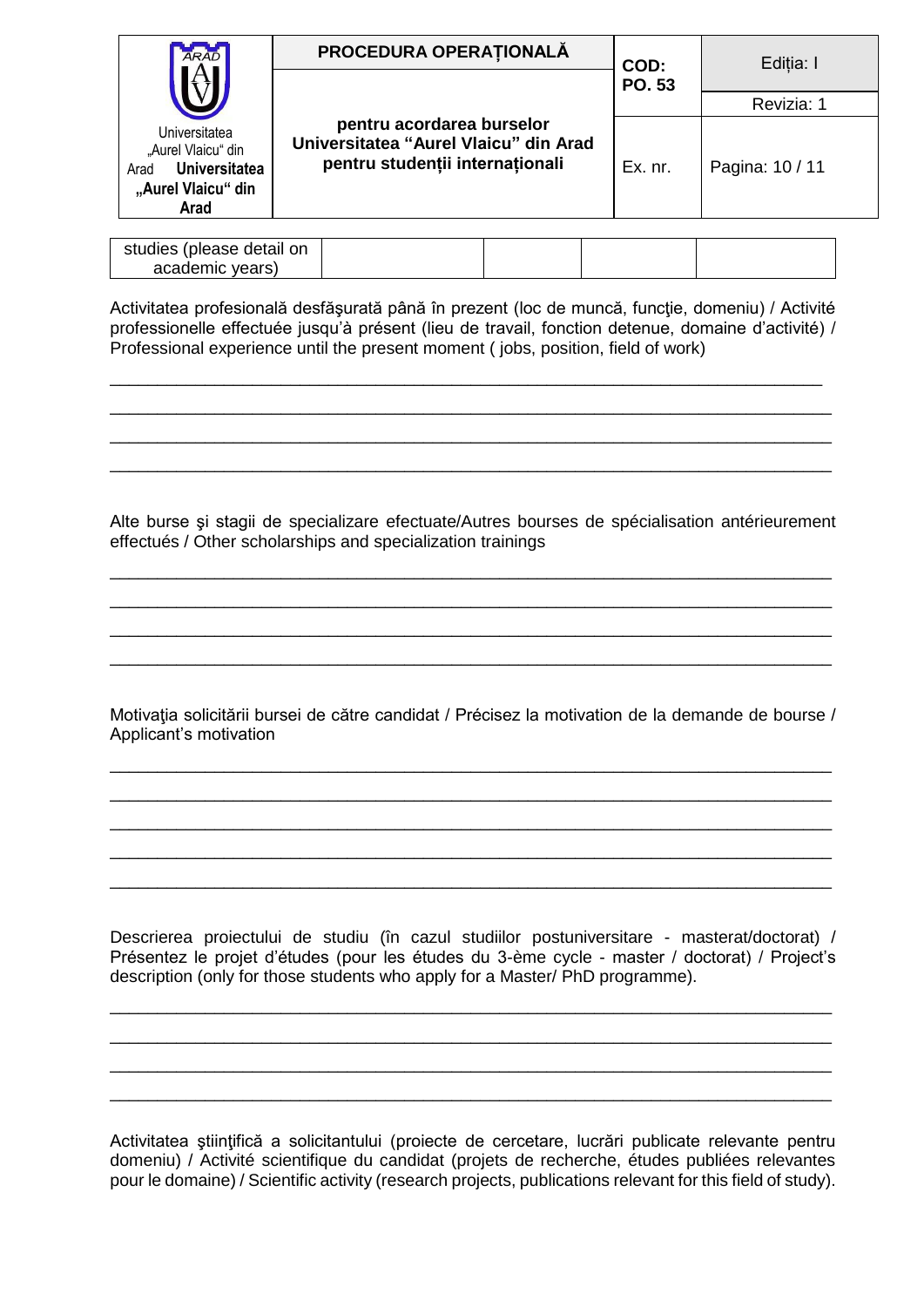| <b>ARAD</b>                                                                                       | PROCEDURA OPERATIONALĂ                                                                                | COD:       | Editia: I       |
|---------------------------------------------------------------------------------------------------|-------------------------------------------------------------------------------------------------------|------------|-----------------|
|                                                                                                   | PO. 53                                                                                                | Revizia: 1 |                 |
| Universitatea<br>"Aurel Vlaicu" din<br><b>Universitatea</b><br>Arad<br>"Aurel Vlaicu" din<br>Arad | pentru acordarea burselor<br>Universitatea "Aurel Vlaicu" din Arad<br>pentru studentii internationali | Ex. nr.    | Pagina: 11 / 11 |

### **INFORMAŢII SUPLIMENTARE / INFORMATIONS SUPPLÉMENTAIRES / ADDITIONAL INFORMATION**

\_\_\_\_\_\_\_\_\_\_\_\_\_\_\_\_\_\_\_\_\_\_\_\_\_\_\_\_\_\_\_\_\_\_\_\_\_\_\_\_\_\_\_\_\_\_\_\_\_\_\_\_\_\_\_\_\_\_\_\_\_\_\_\_\_\_\_\_\_\_\_\_\_\_\_\_ \_\_\_\_\_\_\_\_\_\_\_\_\_\_\_\_\_\_\_\_\_\_\_\_\_\_\_\_\_\_\_\_\_\_\_\_\_\_\_\_\_\_\_\_\_\_\_\_\_\_\_\_\_\_\_\_\_\_\_\_\_\_\_\_\_\_\_\_\_\_\_\_\_\_\_\_ \_\_\_\_\_\_\_\_\_\_\_\_\_\_\_\_\_\_\_\_\_\_\_\_\_\_\_\_\_\_\_\_\_\_\_\_\_\_\_\_\_\_\_\_\_\_\_\_\_\_\_\_\_\_\_\_\_\_\_\_\_\_\_\_\_\_\_\_\_\_\_\_\_\_\_\_ \_\_\_\_\_\_\_\_\_\_\_\_\_\_\_\_\_\_\_\_\_\_\_\_\_\_\_\_\_\_\_\_\_\_\_\_\_\_\_\_\_\_\_\_\_\_\_\_\_\_\_\_\_\_\_\_\_\_\_\_\_\_\_\_\_\_\_\_\_\_\_\_\_\_\_\_

### **Prin semnarea prezentului formular, solicitantul se obligă:**

- Să ofere coordinate de contact corecte şi actualizate, necesare unei comunicări corespunzătoare;

- Să completeze, după caz, toate rubricile. Completarea incompletă sau incorectă determină statutul de "dosar incomplet" şi neparticiparea acestuia la concurs
- În cazul în care candidatul nu menţionează două opţiuni pentru înscrierea la studii şi solicitarea să nu poate fi onorată de universitatea specificată, Ministerul Educației Naționale îşi rezervă dreptul de a propune candidatului o altă repartizare în acelaşi profil, conform disponibilităților instituțiilor de învățământ superior din România. La primirea scrisorii de acceptare la studii cu noua repartiție, candidatul este liber să accepte bursa sau să renunțe la ea, putându-se reorienta pentru continuarea studiilor în România pe cont propriu valutar.

### **Ensignant les formulaires, le candidat s'engage à :**

- Offrir les données de contact correctes et valables, nécessaires pour une facile communication

- Compléter tous les champs des formulaires, selon le cas; le manque des informations entamera la considération du dossier comme incomplet et son élimination du concours

Si le candidat ne mentionne qu'une option et que celle-ci ne peut pas être honorée par l'université respective, le Ministère de l'Éducation Nationale peut proposer au candidat une autre université, avec le même profile. A la réception de la lettre d'acceptation, le candidat est libre d'accepter la bourse ou d'en renoncer, ayant la possibilité de continuer ses études en Roumanie sur son propre compte

- Au cas où le candidat n'accepte pas la bourse jusqu'au 1 octobre année en cours ou, pour les étudiants du cycle sécondaire, qu'il ne complète pas le dossier avec la copie du diplome ou de l'attestation de la fin des études jusqu'au 31 aout année en cours, le Ministère de l'Éducation Nationale va considérer le dossier rejeté et la bourse refusée. Dans ce cas, la bourse sera distribuée au candidat suivant de la liste d'attente.

### **Signing the present form, the applicant assumes the responsibility:**

- To provide correct and up to date contact details, necessary for a normal communication with the applicant;

- To fill in all the headings of the application form. Incomplete or incorrect data entitle the Commissions to consider that file as disqualified;

- If the applicant mentions only one instead of two options of Romanian universities, and this one is unavailable, The Ministry of National Education would assign another possibility according to the requested profile and the available places within the Romanian higher education system. Upon the receipt of the letter of acceptance to studies with the new assignment, the applicant may accept or reject the scholarship, and can continue his/her studies in Romania on his own account;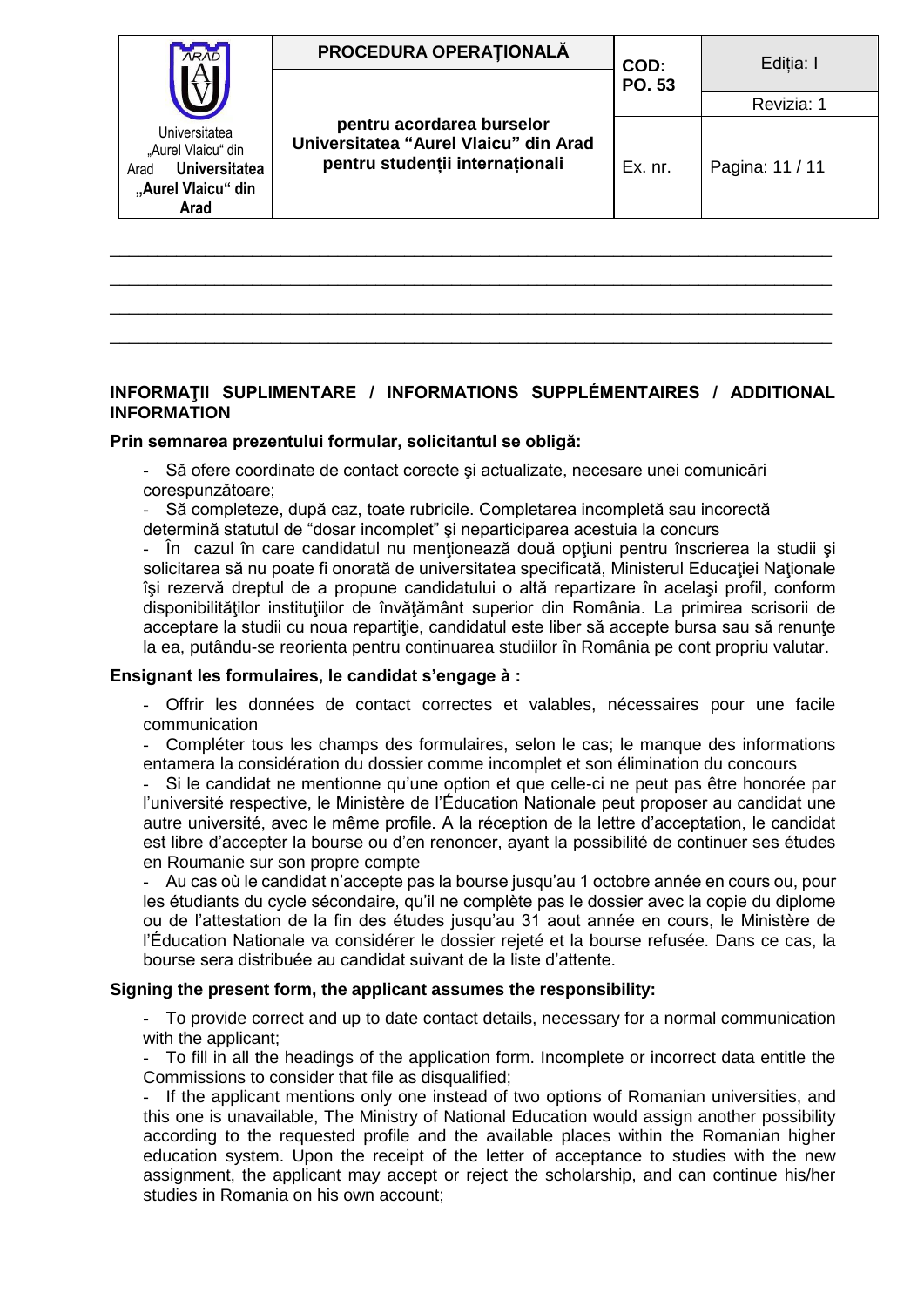| <b>ARAD</b>                                                                                       | PROCEDURA OPERATIONALĂ                                                                                | COD:    | Editia: I       |
|---------------------------------------------------------------------------------------------------|-------------------------------------------------------------------------------------------------------|---------|-----------------|
|                                                                                                   |                                                                                                       | PO. 53  | Revizia: 1      |
| Universitatea<br>"Aurel Vlaicu" din<br><b>Universitatea</b><br>Arad<br>"Aurel Vlaicu" din<br>Arad | pentru acordarea burselor<br>Universitatea "Aurel Vlaicu" din Arad<br>pentru studenții internaționali | Ex. nr. | Pagina: 12 / 11 |

- If until 01 October current year the selected applicant does not accept the scholarship or, in the case of the applicant in the last year of secondary studies, the candidate fails to present, until 31 of august current year the authenticated copy of the diploma, or if the certificate/receipt of the level of studies, the Ministry of National Education is entitled to consider the file rejected and the scholarship will be offered to the next candidate on the waiting list.